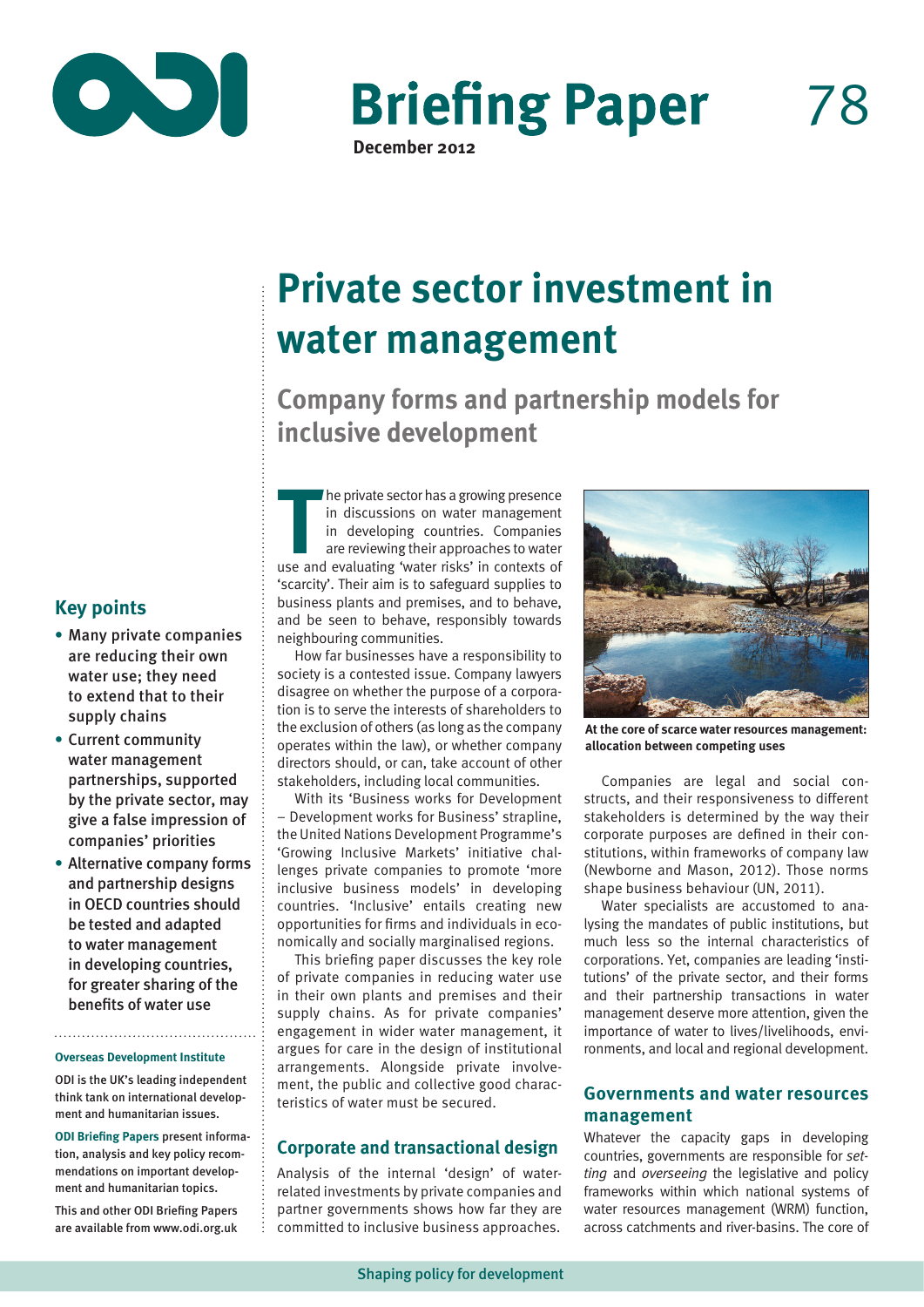that public WRM role is water allocation for different, often competing, uses. Citizens expect that the State, through public authorities, will arbitrate on the allocation of public goods, including decisions on options and trade-offs around resource management.

In the Communiqué issued in June 2012 by 40 business leaders under the aegis of the UN Global Compact, heads of governments were urged to take 'decisive action' to strengthen the 'enabling environment' for WRM, to 'make water sustainability a priority' (UN, 2012).

#### **The private sector and water use**

The 40 business leaders pledged to 'expand and deepen' their companies' efforts 'in support of more sustainable water management'. Their large multinational companies include high-profile brands, mostly based in OECD countries, but with operations elsewhere, in the drinks/beverages, brewing, foods, clothing, mining and other sectors.

The Communiqué noted that the companies endorsing the CEO Water Mandate under the Compact are already taking three types of action. First, 'setting targets on water efficiency … in our factories and operations'. Second, 'working with suppliers to improve their water practices'. Third, 'partnering' with a range of actors, public and private, 'on water-related projects and solutions' including local stakeholders: 'those living in the communities where we operate'.

Some (Nestlé, Coca-Cola, PepsiCo, SAB Miller) are members of the 2030 Water Resources Group. The WRG, formed in 2008, is, in its words, a 'public-private-expert-civil society platform' that is 'neutral', providing a 'partnership' to help government water officials, the private sector and other water sector specialists accelerate reforms to 'ensure sustainable WRM' (2030 WRG, 2012). The WRG has collaborated with aid agencies, an international environmental NGO and partner governments in, for example, China, India and Mexico. How do they see their roles in water management, and through what forms of partnership?

The findings of a recent review of companies' activities in significant water-using sectors (Newborne, 2012) illustrate the three types of private sector approaches outlined above. The focus is on large multinational companies (MNCs), given their scale, resources and influence. Their presence in developing countries not only generates economic activity and jobs, but also places demands on natural resources. The findings question their current approach to 'partnering' in water-related investments.

#### **Water use in company plants and premises**

Companies in the drinks/beverages and brewing sectors, which need reliable supplies of high-quality water, are leading evaluations of water use and starting to save water in their own factories and

operations. Coca-Cola, PepsiCo and SAB Miller, for example, are leaders in water-use efficiencies, i.e. the volume of water used to make one litre of their products. Meanwhile, review of international travel companies and organisations finds that efforts to evaluate and reduce water use in hotels and other tourism outlets are less advanced, despite initial steps by progressive international travel companies such as Kuoni.

Questions arise on the actual *impact* of such reductions in water use. Whether or not this reduces pressure on water resources depends on how the water saved is reallocated. PepsiCo, for example, won an award during World Water Week in August 2012 for its 20% reduction in water use per unit of plant production. The next day the company announced its plans to expand in Africa, pledging to 'operate responsibly' and 'maintain sustainable development'. However, will not expansion increase its overall use of water, despite *unit* water use efficiencies? The public water authorities that allocate licensing will wish to know how such changes in 'efficiency' can be translated into permanent reductions in water withdrawals, the key benchmark from a basin and WRM systems perspective. Where pressure on water resources is already intense, allocation of water rights to new plants may not be justifiable. In the environmental screening process under the World Bank's Operating Policy 4.01, such a scenario is called the 'without-project' option.

#### **Reducing water use in the supply chain**

Companies are less advanced in achieving efficiencies in water use along supply chains.

Coca-Cola's 'foot-printing' studies on water use in, for example, beet sugar production for orange juice, found that the farm, not the factory, had the greatest share of the product water footprint: up to 99%. The company has also tried to quantify the *impacts* of its water footprint in different supply chain locations, acknowledging that this matters, but is not yet, it seems, setting specific supply chain targets.

As for tourism, under the Travelife Sustainability System established by ABTA/ The Travel Association, hotels win awards for measures to reduce environmental impact and provide extra benefit for local communities. According to the Travelife website, the awards are an 'additional marketing opportunity'. Kuoni had prioritised 300 partner hotels in 15 locations for Travelife audits, although quantifiable targets had not been specified.

There are good business reasons for companies to determine water-related risks. They may also show their commitment to sustainability by reducing the water embedded in their products and services, applying the contractual leverage of their own supply chains or acting through trade associations.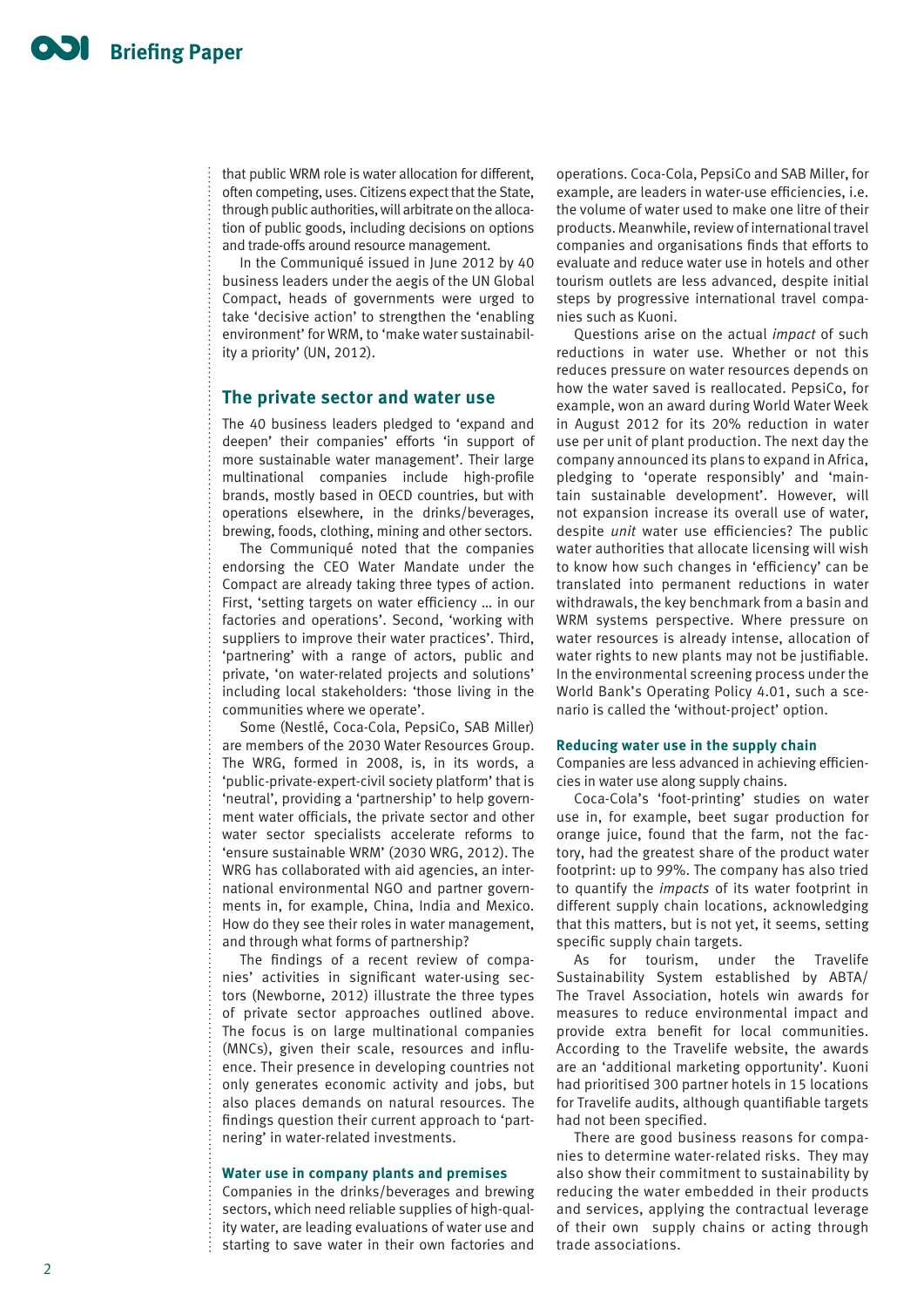## **Partnerships in water management: business or charity?**

How are companies partnering with local stakeholders? Industry specialists say that corporate management of water risks includes satisfactory relations with populations living near business premises. Companies are entering into voluntary agreements to support community water projects, while securing their own access to water. The funding is often provided as an act of charity by not-for-profit companies or philanthropic foundations. Typically, these are owned by the founding companies (or groups) with the resulting philanthropic activities boosting their brand. The not-for-profits are, however, special legal vehicles with distinct corporate purposes: principally to make donations. The amounts donated to community water projects may appear substantial, but are typically modest when compared with the profits of the commercial company/group, especially of MNCs, that go to *external* stakeholders somewhere else. In 2012, for example, Coca-Cola reported donations over five years of \$247 million to 'community water partnership' (CWP) projects – an average of around \$50 million per year (Coca-Cola, 2012). This compares with \$8.6 billion in net income attributable to shareowners of the company in the financial year to December 2011: a ratio of 1:172.

Philanthropic actions are often designed by companies as a reputational 'buffer', while offering limited benefits to a group of local people. The risk is that these (ancillary) not-for-profit agendas, operating side-by-side with (primary) for-profit ones, generate mixed messages and confused roles, giving a false impression of how public-minded commercial companies really are. For example, it is unclear to third parties how Coca-Cola's CWP projects relate to the 'source water protection planning' carried out by bottling plants under its 'stewardship and replenish' initiative.

The outcomes of private-sector funded community water projects need independent evaluation to see how far they contribute to enhanced water sustainability at scale, and whether they create new opportunities for local firms and individuals. 'Inclusive' business ventures means more than involving local people as recipients of philanthropic donations or as participants in social responsibility initiatives focused on securing corporate reputations. In the private sector 'institutions' that MNCs typically deploy for water management there is a big design gap between, on the one hand, the conventional model of the for-profit company with its predominantly external loyalties determined by company constitutions and framed in company law, and, on the other, the not-for profit company with narrowly focused philanthropic spending.

As for the 2030 Water Resources Group, it aims to go beyond the focused actions of individual corporations at local/small catchment levels, to play a part in WRM at the basin scale to support 'water security' (not just their own). The WRG members appear to believe

that convening and decision-making around WRM, including allocation trade-offs, is no longer the sole preserve of public water authorities. If so, this reinforces the need to review what forms of company and partnership are best for water investments that are privately funded/driven, whilst also publicly responsive.

#### **Inclusive water partnerships**

Two recent projects by public and private companies in Canada illustrate what characterises a partnership between a company and local stakeholders that is inclusive, supporting local and regional development: the *Wuskwatim* project in north Manitoba, (Box 1) and the *Kokish River* project on Vancouver Island in British Colombia (Box 2). They are striking for their integration into the regional economy. In each case, in addition to opportunities to obtain employment and win supply/services contracts, local communities are entitled to acquire a financial stake in the partnership owning the project. Local firms and individuals may participate in the core business venture (with a vote and voice), instead of as recipients of charity via ancillary projects. The partnerships are progressive in the way they share water use benefits.

Where competition for water resources intensifies in economically and socially marginalised regions, companies' 'licences to operate' will surely depend, increasingly, on such innovations in transactional design for benefit-sharing.

#### **Alternative models for inclusive water management**

As alternatives to conventional, private, for-profit company vehicles and their charitable *alter egos*, hybrid company forms have been developed. Figure 1 places different corporate entities and partnerships on a spectrum between private and public goals, including models expressly serving both (darker colours, in the centre). One example is

#### **Box 1: The** *Wuskwatim* **hydropower project**

This is a partnership between Manitoba Hydro (MH) and 'first nation' aboriginal communities. MH is a wholly-owned public body that aims to provide electricity to its customers at competitive rates. Local communities may take an equity holding (up to 33%) financed, largely, by preferential loans from MH and also with own funds. The size of the stake depends on communities' interest in participating in the commercial venture. Assuming the plant (200 megawatts, soon in service) produces electricity at a net profit, any community investment will yield a profitshare, subject to loan repayments. As for governance, the communities are represented at partnership board meetings regardless of the size of their capital ownership, although their voting rights remain those of a minority partner.

#### **Box 2. The** *Kokish River* **project**

This joint venture between local communities and a private company, Brookfield Renewable Energy Partners, will be a 45 megawatt 'run-of-river' hydropower facility (river diversion, without storage reservoir). The plant will be owned and operated by 'Kwagis Power Limited Partnership' in which the Namgis First Nation has a 25% equity stake. The Namgis are, according to their chief, 'proud coowners' in the project, which is part of their efforts in regional development.